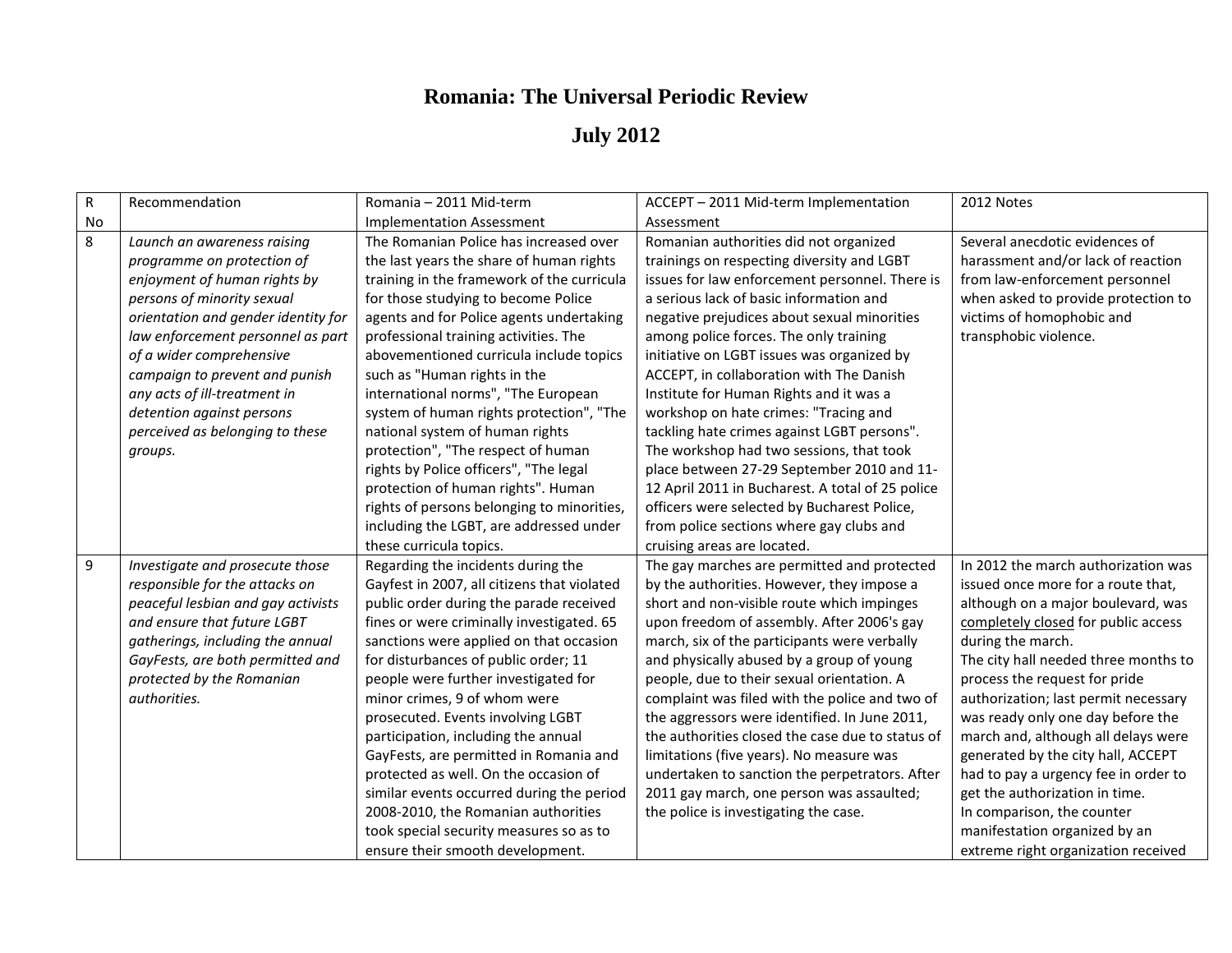|    |                                                                                                                                                                                                   | Organisers of the parades collaborated<br>with the Police in the establishment of<br>the route and of the timing of the event.                                                                                                                                                                                                                                     |                                                                                                                                                                                                                                                                                                                                                                                                                                                                                                                                                                                                                                                                                                                                                                                         | authorization to march on a route<br>with high visibility based on the<br>argument that there are fewer risks<br>of violent reactions against it.                                                                                                                                                                                            |
|----|---------------------------------------------------------------------------------------------------------------------------------------------------------------------------------------------------|--------------------------------------------------------------------------------------------------------------------------------------------------------------------------------------------------------------------------------------------------------------------------------------------------------------------------------------------------------------------|-----------------------------------------------------------------------------------------------------------------------------------------------------------------------------------------------------------------------------------------------------------------------------------------------------------------------------------------------------------------------------------------------------------------------------------------------------------------------------------------------------------------------------------------------------------------------------------------------------------------------------------------------------------------------------------------------------------------------------------------------------------------------------------------|----------------------------------------------------------------------------------------------------------------------------------------------------------------------------------------------------------------------------------------------------------------------------------------------------------------------------------------------|
| 23 | Take additional measures to fight<br>discrimination against minorities,<br>including the Roma population, as<br>well as homosexuals and persons<br>living with HIV-AIDS.                          | The 2007-2013 National Strategy for<br><b>Implementing Measures on Preventing</b><br>and Combating Discrimination, which is<br>still under implementation, focuses on<br>categories most exposed to<br>discrimination such as Roma, persons<br>with disabilities and people living with<br>HIV/AIDS. For more details, idem as for<br>recommendations [17 and 19]. | The authorities do not take preventive<br>measures to fight discrimination against<br>homosexuals. The 2007-2013 National<br>Strategy for Implementing Measures on<br>Preventing and Combating Discrimination does<br>not have action plans for its implementation<br>and no activities have been carried out so far<br>focusing on discrimination on sexual<br>orientation.                                                                                                                                                                                                                                                                                                                                                                                                            |                                                                                                                                                                                                                                                                                                                                              |
| 24 | Continue the adoption of<br>measures, including awareness<br>raising programmes, against<br>negative prejudices and<br>discrimination against people<br>living with HIV and sexual<br>minorities. | The 2007-2013 National Strategy for<br><b>Implementing Measures on Preventing</b><br>and Combating Discrimination, which is<br>still under implementation, focuses on<br>categories most exposed to<br>discrimination such as Roma, persons<br>with disabilities and people living with<br>HIV/AIDS. For more details, idem as for<br>recommendations [17 and 19]. | The authorities did not initiate awareness<br>raising programs against negative prejudices<br>and discrimination against sexual minorities.                                                                                                                                                                                                                                                                                                                                                                                                                                                                                                                                                                                                                                             | Although Romania has legislation<br>sanctioning discrimination, these<br>regulations are not integrated at<br>policies' level.                                                                                                                                                                                                               |
| 25 | Take additional measures to fight<br>discrimination against<br>homosexuals and persons living<br>with HIV-AIDS.                                                                                   | The 2007-2013 National Strategy for<br>Implementing Measures on Preventing<br>and Combating Discrimination, which is<br>still under implementation, focuses on<br>categories most exposed to<br>discrimination such as Roma, persons<br>with disabilities and people living with<br>HIV/AIDS. For more details, idem as for<br>recommendations [17 and 19].        | According to the survey "Fenomenul<br>discriminarii în România", November 2010,<br>ordered by the National Council for Combating<br>Discrimination, homosexuals are the second<br>most discriminated group (with 55% of the<br>population feeling some discomfort on daily<br>interaction with a homosexual). Yet, no<br>measures to combat discrimination were<br>undertaken by the State. Moreover, legislative<br>measures aimed against same-sex couples<br>were initiated in the Parliament and some of<br>them were adopted. These lead to further<br>stigmatization and discrimination of<br>homosexuals in the society. For example, the<br>new Civil Code, which will come into force in<br>October 2011, introduced a restrictive<br>definition of family - a man and a woman | 2011 Survey <sup>1</sup> : Only 32% of Romanian<br>would agree to eat at the same table<br>with a homosexual.<br>There is no systemic approach aiming<br>to increase awareness on LGBT<br>discrimination; no training initiated<br>by the State and no formal<br>framework requesting public<br>servants to react against<br>discrimination. |

<sup>&</sup>lt;u>-</u><br><sup>1</sup> Perceptions and attitudes regarding discrimination in Romania, National Council Combating Discrimination.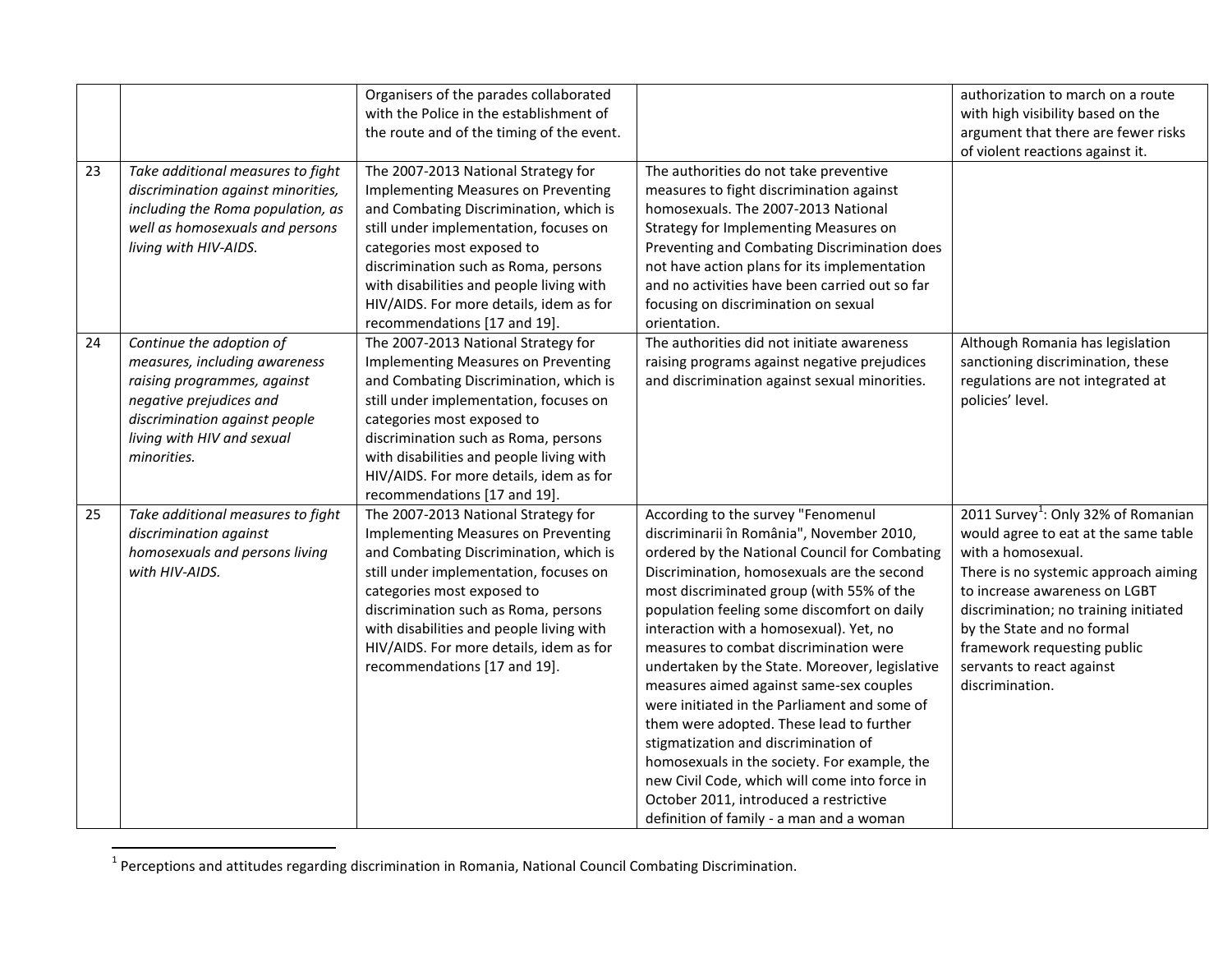|    |                                    |                                            | united by marriage - compared to the previous    |                                               |
|----|------------------------------------|--------------------------------------------|--------------------------------------------------|-----------------------------------------------|
|    |                                    |                                            | definition formulated in gender-neutral terms.   |                                               |
|    |                                    |                                            | Further, it prohibits same-sex marriage and      |                                               |
|    |                                    |                                            | does not recognize same-sex marriages and        |                                               |
|    |                                    |                                            | civil partnerships contracted abroad, by         |                                               |
|    |                                    |                                            | Romanian citizens or by foreigners. There are    |                                               |
|    |                                    |                                            | no programs initiated, trainings organized,      |                                               |
|    |                                    |                                            | codes of conduct drafted within public           |                                               |
|    |                                    |                                            | authorities addressing the issue of              |                                               |
|    |                                    |                                            | discrimination on the ground of sexual           |                                               |
|    |                                    |                                            | orientation. Sexual orientation is not           |                                               |
|    |                                    |                                            | addressed in educations system and sexuality     |                                               |
|    |                                    |                                            | education is not taught in schools. A positive   |                                               |
|    |                                    |                                            | development is a decision taken by the 2nd       |                                               |
|    |                                    |                                            | District Court, Bucharest, sanctioning the       |                                               |
|    |                                    |                                            | National Authority of Penitentiaries for not     |                                               |
|    |                                    |                                            | ensuring effective protective measures against   |                                               |
|    |                                    |                                            | discrimination and sexual violence taking place  |                                               |
|    |                                    |                                            | in penitentiaries against LGBT people. The       |                                               |
|    |                                    |                                            | decision is not final. The National Authority of |                                               |
|    |                                    |                                            | Penitentiaries appealed and persisted in the     |                                               |
|    |                                    |                                            | manifestation of discriminatory attitudes on     |                                               |
|    |                                    |                                            | grounds of sexual orientation in the written     |                                               |
|    |                                    |                                            | motivation of its appeal                         |                                               |
| 52 | Apply the recommendation of the    | As mentioned [in recommendation 11],       | The State does not have a policy as to diversity | "Homosexuality, bisexuality,                  |
|    | Special Rapporteur on the right to | the Roma Health Mediators and the          | and non-discrimination training for health care  | transvestism and transexuality"               |
|    | health on obstacles to access to   | Community Nurses are mainly tasked to      | professionals and students learning to become    | are listed under Personality and              |
|    | health services by marginal        | facilitate access of Roma people and       | healthcare professionals.                        | behavior disorders; in the                    |
|    | populations, and to address this   | other marginal populations (e.g. from      |                                                  | curriculum of psychiatry                      |
|    | problem through educational        | rural zones) to health care services. They |                                                  | department, within the main                   |
|    | programmes on diversity, and to    | receive adequate training, which           |                                                  | medicine University of Romania <sup>2</sup> . |
|    | train professionals in the health  | prepares them for responding to the        |                                                  | A book written by a professor of              |
|    | sectors.                           | specificities of their job.                |                                                  | sexology, published by Romanian               |
|    |                                    |                                            |                                                  | Academy presents                              |
|    |                                    |                                            |                                                  | homosexuality as being an                     |
|    |                                    |                                            |                                                  | illness. <sup>3</sup>                         |

<sup>&</sup>lt;u>2</u><br>Z Curriculum listed, in Romanian, on university website: <u>http://umf.ro/index.php/ro/prezentare/facultati/facultatea-de-medicina/catedrediscipline/421-</u>

<sup>&</sup>lt;mark>[psihiatrie-sp-clinic-al-obregia.html](http://umf.ro/index.php/ro/prezentare/facultati/facultatea-de-medicina/catedrediscipline/421-psihiatrie-sp-clinic-al-obregia.html)</mark> (theme number 30)<br><sup>3</sup> English Contents available here <u>http://vasilenitescu.ro/aparitii\_editoriale.php</u>; homosexuality is listed under "Major sexual deviations (sexual perversions)" title.